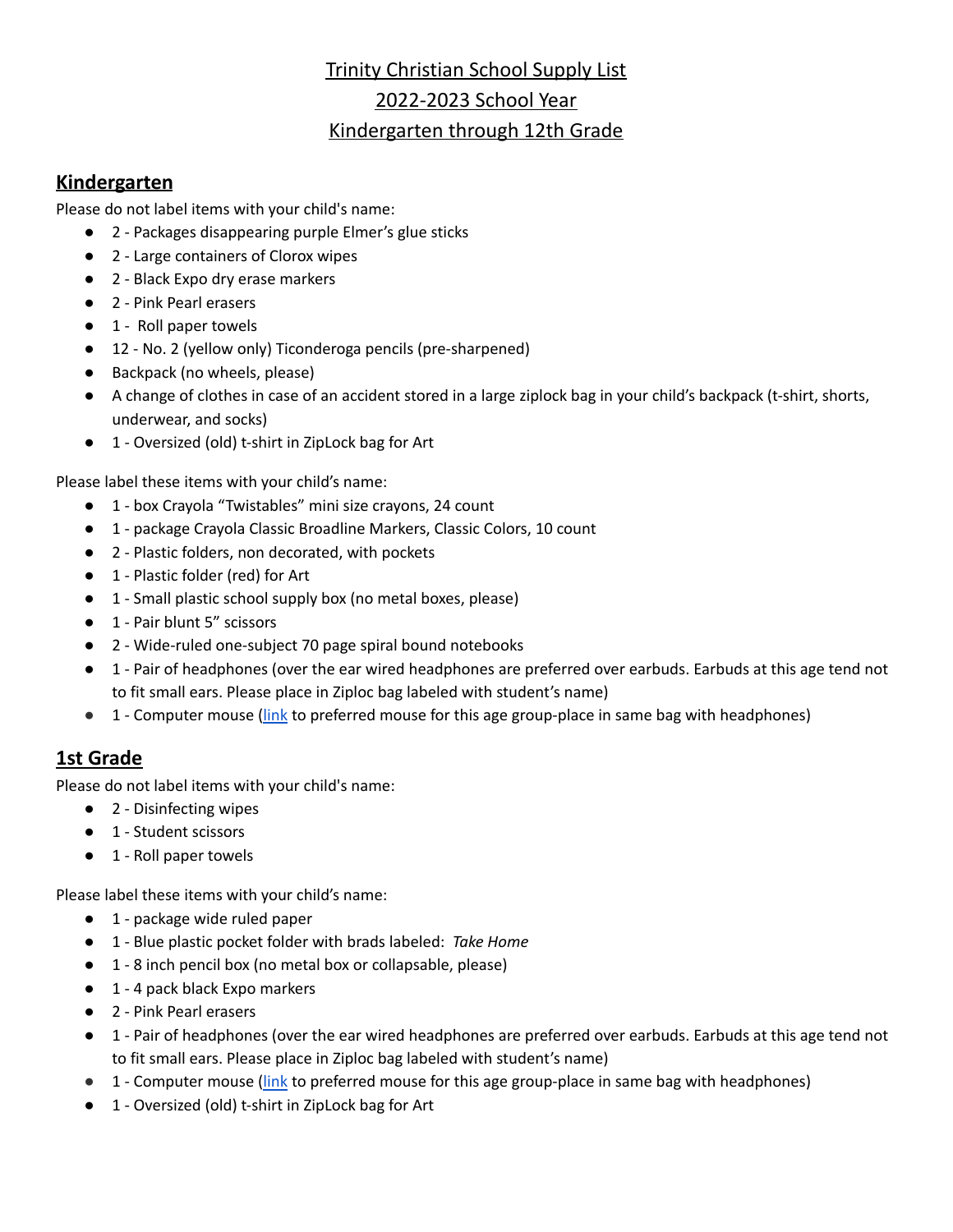## **2nd Grade**

- 2 Package of #2 pencils
- 2 Package of pencil top erasers
- 2 Pink Pearl erasers
- $\bullet$  4 Large glue sticks
- 2 24 count crayons ( please do NOT purchase larger boxes or substitute Twistables)
- 1 18 count colored pencils
- 1 Inch and centimeter ruler
- 1 Pair of children's scissors
- 1 (4 or more count) Package dry erase markers (colored or black)
- 2 Plastic folders with brads
- 2 Spiral notebooks (70 sheets) or 1 large spiral notebooks (150 or more sheets)
- 1 Package assorted construction paper
- 2 Large container disinfecting wipes
- **•** 1 Plastic supply box approximately 8  $\frac{1}{2}$  x 5" (Please do not purchase a large supply box)
- 1 Bible
- 1 Rolls paper towel
- 1 box of gallon size bags
- 1 Oversized (old) t-shirt in ZipLock bag for Art
- 1 Pair of headphones (over the ear wired headphones are preferred over earbuds. Earbuds at this age tend not to fit small ears. Please place in Ziploc bag labeled with student's name)
- 1 Computer mouse [\(link](https://www.walmart.com/ip/onn-Optical-Travel-Mouse-with-2-2-ft-Retractable-USB-cable-3-buttons/369633801) to preferred mouse for this age group-place in same bag with headphones)

#### **3rd Grade**

- 1 large 7x11x3 plastic supply box
- 24 –#2 Ticonderoga pencils
- 1 24 count Crayola crayons
- 1 box Crayola colored pencils
- 4 Large glue stick
- 1 Roll of paper towel
- 2 Sturdy plastic pocket folder with brads (red, blue)
- 1 Bible
- 2 Wide ruled spiral notebooks (red & blue)
- 1 package 10 count markers
- 1 Pair of scissors
- 2 Pink Pearl erasers
- 4 Dry erase markers (colored or black)
- 1 Large container disinfecting wipes
- 1 Pair of earbuds or headphones (for use with Chromebooks)
- 1 Computer mouse (wireless or with a retractable cord-for use with Chromebooks)
- 1 Oversized (old) t-shirt in ZipLock bag for Art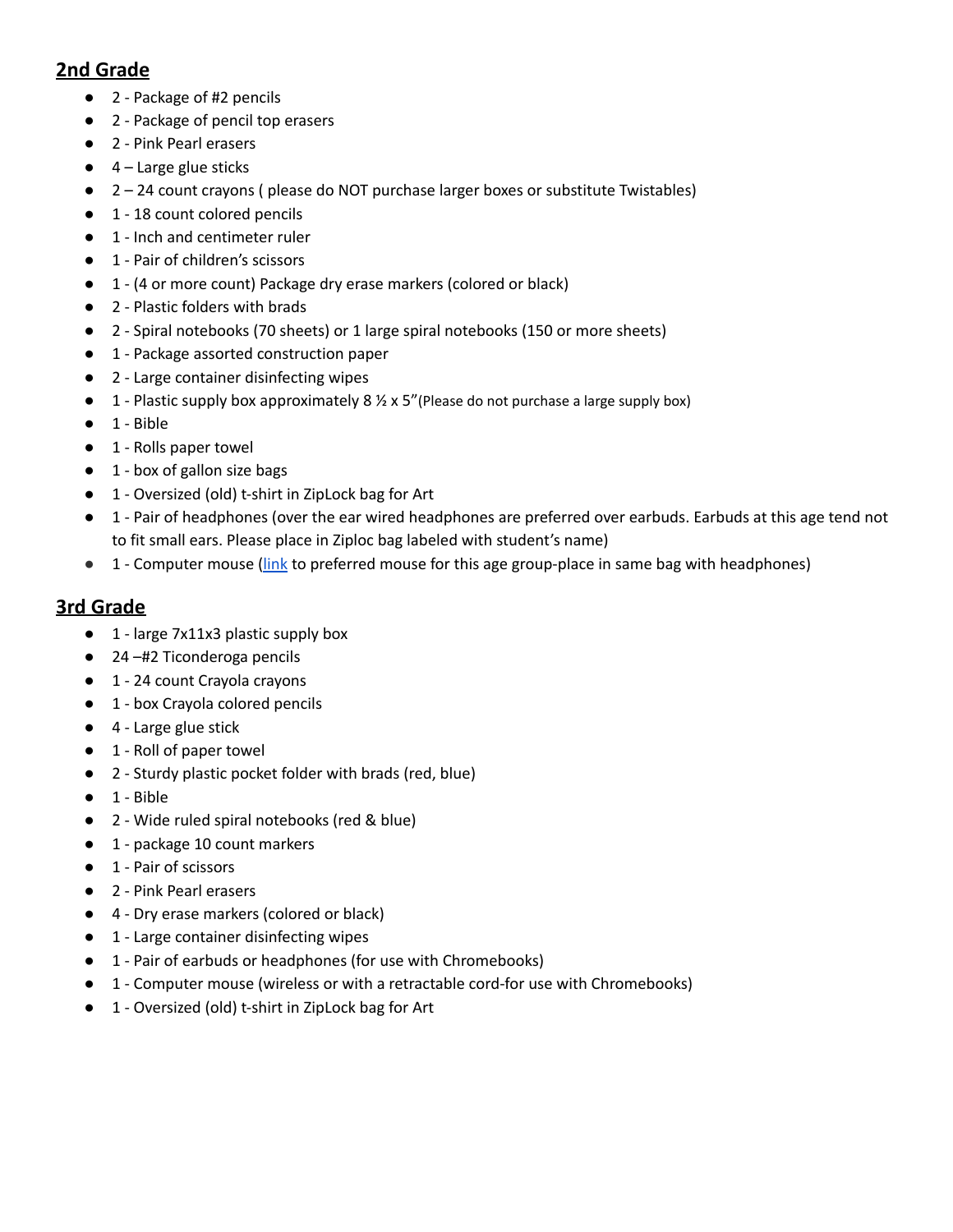## **4th Grade**

Please do not label items with your child's name:

- 24 Ticonderoga pencils
- 6 Red pens (no milky, metallic, glitter or gel pens)
- 4 Small or 2 large glue sticks
- 1 Package of 8 count markers
- 1 Package of 12 count colored pencils
- 4 Highlighters
- 2 9 oz. or larger container of disinfecting wipes
- 1 Large roll of paper towels
- 1 Oversized (old) t-shirt in ZipLock bag for Art

Please label these items with your child's name:

- 1 Bible
- 1 3 ring zipper supply bag
- 1 Sturdy red and 1 blue plastic folders with pockets and brads
- 8 Wide tip black dry erase markers
- 1 Pair of scissors
- 1 Pair of earbuds or headphones (for use with Chromebooks)
- 1 Computer mouse (wireless or with a retractable cord-for use with Chromebooks)
- 2 Spiral notebooks (red and blue)

### **5th Grade**

Please do not label items with your child's name:

- 24 Ticonderoga pencils
- 6 Red pens (no milky, metallic, glitter or gel pens)
- 4 Small or 2 large glue sticks
- 1 Package of 8 count markers
- 1 Package of 12 count colored pencils
- 4 Highlighters
- 2 9 oz. or larger container of disinfecting wipes
- 1 roll of paper towels
- 1 Oversized (old) t-shirt in ZipLock bag for Art

Please label these items with your child's name:

- 1 Bible
- 1 3 ring zipper supply bag
- 1 Sturdy red and 2 blue plastic folders with pockets and brads
- 2 Wide ruled spiral notebooks- red and blue
- 8 Wide tip black dry erase markers
- 1 Pair of scissors
- 1 Pair of earbuds or headphones (for use with Chromebooks)
- 1 Computer mouse (wireless or with a retractable cord-for use with Chromebooks)